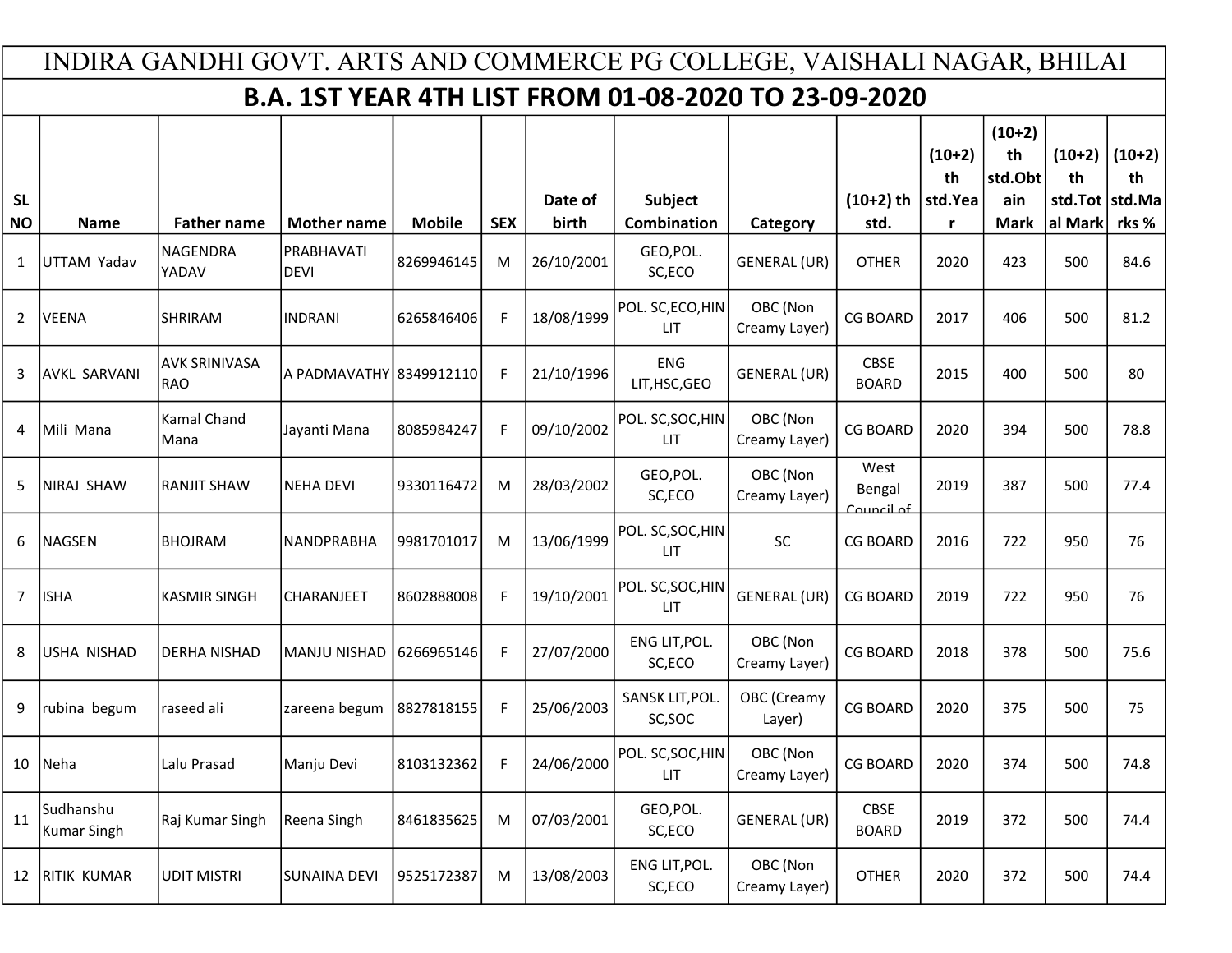| 13 | Inderpal Singh                             | Kulbir Singh                        | Baljeet kaur                       | 9691841264 | М  | 12/01/2000 | POL.<br>SC, SOC, ECO            | GENERAL (UR)              | <b>CBSE</b><br><b>BOARD</b> | 2018 | 360 | 500 | 72   |
|----|--------------------------------------------|-------------------------------------|------------------------------------|------------|----|------------|---------------------------------|---------------------------|-----------------------------|------|-----|-----|------|
| 14 | CHANDANI<br>YADAV                          | <b>SANTOSH KUMAR</b><br>YADAV       | <b>MANJU YADAV</b>                 | 9109282942 | F  | 16/04/2001 | SANSK LIT, POL.<br>SC,SOC       | OBC (Non<br>Creamy Layer) | <b>CG BOARD</b>             | 2020 | 350 | 500 | 70   |
| 15 | <b>NAGMA</b><br><b>KHATOON</b>             | <b>WAZID ALI</b>                    | <b>NAJBUN NESHA</b>                | 7067907864 | F. | 01/01/2001 | POL.<br>SC, SOC, ECO            | GENERAL (UR)              | <b>CG BOARD</b>             | 2020 | 348 | 500 | 69.6 |
| 16 | lArchana Kumari Ishiv Shankar              |                                     | Veermati                           | 8305661626 | F  | 13/06/2000 | POL. SC, SOC, HIN<br><b>LIT</b> | OBC (Non<br>Creamy Layer) | <b>CG BOARD</b>             | 2018 | 345 | 500 | 69   |
| 17 | AMBIKA                                     | TAMESHWAR<br><b>KUMAR</b>           | TRIVENI BAI                        | 8085713665 | F  | 20/11/2002 | POL. SC, SOC, HIN<br><b>LIT</b> | OBC (Non<br>Creamy Layer) | <b>CG BOARD</b>             | 2020 | 342 | 500 | 68.4 |
| 18 | AHMAD<br><b>MUSTAFA</b>                    | <b>MD BASHA</b>                     | ZULEKHA<br><b>BEGUM</b>            | 8871263326 | M  | 15/09/2001 | GEO, POL.<br>SC, SOC            | GENERAL (UR)              | <b>OTHER</b>                | 2020 | 342 | 500 | 68.4 |
| 19 | NASIBA BEGUM RASID ALI                     |                                     | <b>JAREENA</b><br><b>BEGUM</b>     | 6267998563 | F. | 27/04/2000 | POL. SC, SOC, HIN<br><b>LIT</b> | OBC (Non<br>Creamy Layer) | <b>CG BOARD</b>             | 2020 | 341 | 500 | 68.2 |
| 20 | <b>SHASHI</b><br><b>DESHMUKH</b>           | <b>DAULATRAM</b><br><b>DESHMUKH</b> | <b>SANTOSHI</b><br><b>DESHMUKH</b> | 9109223586 | F  | 05/05/2003 | GEO, POL. SC, HIN<br><b>LIT</b> | OBC (Non<br>Creamy Layer) | <b>CBSE</b><br><b>BOARD</b> | 2020 | 341 | 500 | 68.2 |
| 21 | SANDEEP KUMAR PRAHALAD RAM<br><b>DHRUW</b> | <b>DHRUW</b>                        | <b>PYARI BAI</b>                   | 9669218304 | M  | 03/04/2003 | POL.<br>SC, SOC, ECO            | <b>ST</b>                 | <b>CG BOARD</b>             | 2020 | 333 | 500 | 66.6 |
| 22 | Naumesh<br>Dewangan                        | Santosh<br>dewangan                 | Gita dewangan                      | 7024574084 | M  | 09/08/2000 | POL.<br>SC, SOC, ECO            | OBC (Non<br>Creamy Layer) | <b>CG BOARD</b>             | 2019 | 331 | 500 | 66.2 |
| 23 | <b>AASHUTOSH</b><br><b>MISHRA</b>          | <b>SURESH MISHRA</b>                | CHANDRAVATI<br><b>MISHRA</b>       | 6266949801 | M  | 22/07/2002 | POL. SC, SOC, HIN<br><b>LIT</b> | GENERAL (UR)              | <b>OTHER</b>                | 2020 | 331 | 500 | 66.2 |
| 24 | Paras Kumar<br>Sahu                        | Vasudev sahu                        | Om bai                             | 7354815651 | M  | 05/02/1999 | POL. SC, SOC, HIN<br><b>LIT</b> | GENERAL (UR)              | <b>CG BOARD</b>             | 2016 | 328 | 500 | 65.6 |
| 25 | JAYANT CHELAK SANTRAM                      |                                     | <b>SAVITA</b>                      | 8319163874 | M  | 10/11/2002 | GEO, SOC, ECO                   | SC                        | <b>CBSE</b><br><b>BOARD</b> | 2020 | 325 | 500 | 65   |
| 26 | Shivani Mishra                             | <b>VINOD MISHRA</b>                 | <b>CHANDA</b><br><b>MISHRA</b>     | 9792882095 | F. | 20/06/2001 | GEO, POL.<br>SC, SOC            | GENERAL (UR)              | <b>CG BOARD</b>             | 2019 | 323 | 500 | 64.6 |
| 27 | <b>TWINKLE</b><br><b>PANDEY</b>            | <b>SK PANDEY</b>                    | PRATIMA<br><b>PANDEY</b>           | 7879859755 | F  | 29/11/1995 | GEO, POL.<br>SC,ECO             | GENERAL (UR)              | <b>CBSE</b><br><b>BOARD</b> | 2014 | 320 | 500 | 64   |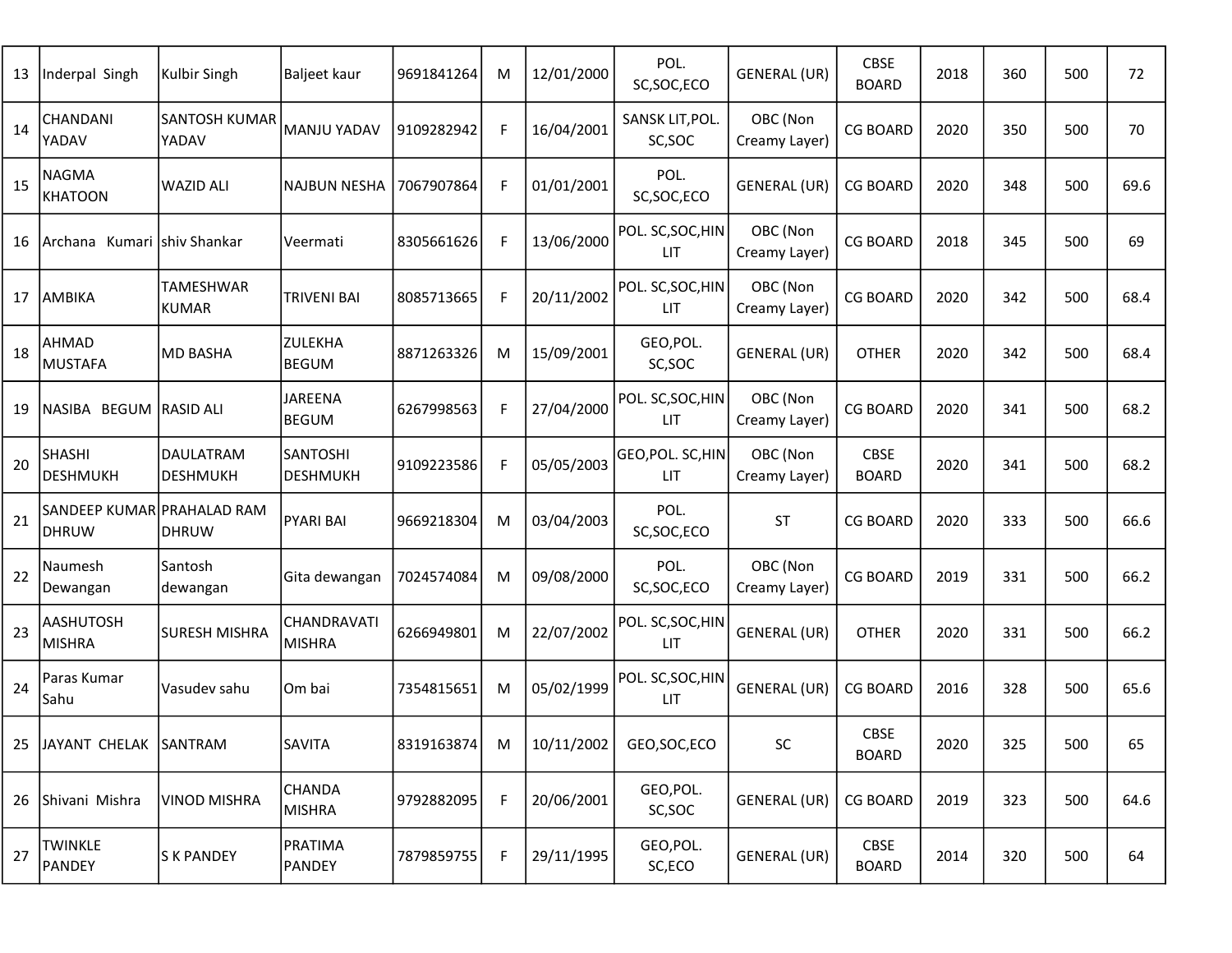| 28 | Satya Prakash<br>Johnson          | M r Johnson                     | Shyama<br>Johnson               | 7879897054 | M | 03/07/2001 | GEO, POL.<br>SC, SOC            | SC                        | <b>CBSE</b><br><b>BOARD</b> | 2019 | 320 | 500 | 64    |
|----|-----------------------------------|---------------------------------|---------------------------------|------------|---|------------|---------------------------------|---------------------------|-----------------------------|------|-----|-----|-------|
| 29 | <b>DURGAVATI</b>                  | <b>RAJ KUMAR</b><br>CHOUHAN     | <b>CHAMELI DEVI</b>             | 6260927323 | F | 15/12/2000 | POL.<br>SC, SOC, ECO            | <b>GENERAL (UR)</b>       | <b>CG BOARD</b>             | 2020 | 317 | 500 | 63.4  |
| 30 | AARYAN<br><b>CHANDEL</b>          | UTTAM CHANDEL                   | <b>SUREKHA</b><br>CHANDEL       | 7974495240 | M | 04/07/2002 | GEO, POL. SC, HIN<br><b>LIT</b> | OBC (Non<br>Creamy Layer) | <b>CG BOARD</b>             | 2019 | 312 | 500 | 62.4  |
| 31 | <b>SAPNA YADAV</b>                | SARJU YADAV                     | <b>RAMA DEVI</b>                | 8103235775 | F | 05/07/2000 | POL. SC, SOC, HIN<br><b>LIT</b> | <b>GENERAL (UR)</b>       | <b>CG BOARD</b>             | 2020 | 557 | 900 | 61.89 |
| 32 | <b>NIDHI GAUR</b>                 | <b>KAMLESH GAUR</b>             | <b>JAWANTI DEVI</b>             | 9752759827 | F | 11/01/2001 | GEO, SOC, ECO                   | <b>GENERAL (UR)</b>       | <b>OTHER</b>                | 2017 | 308 | 500 | 61.6  |
| 33 | DIVYA VERMA                       | BHEEKHAM<br><b>VERMA</b>        | <b>SUKHBATI</b><br>VERMA        | 8349217489 | F | 22/06/2001 | SANSK LIT, POL.<br>SC,ECO       | GENERAL (UR)              | <b>CG BOARD</b>             | 2019 | 306 | 500 | 61.2  |
| 34 | CHANDRAKANT<br>TARAK              | SIYARAM TARAK                   | UMA BAI TARAK   9981039803      |            | M | 17/06/2001 | GEO, POL.<br>SC, SOC            | OBC (Non<br>Creamy Layer) | <b>OTHER</b>                | 2019 | 304 | 500 | 60.8  |
| 35 | Mohit Shah                        | Moti lal shah                   | Manju devi                      | 7067145894 | M | 05/03/2002 | POL. SC, SOC, HIN<br><b>LIT</b> | OBC (Non<br>Creamy Layer) | <b>CG BOARD</b>             | 2019 | 303 | 500 | 60.6  |
| 36 | <b>MAYANK</b><br>BHARDAWAAZ       | DEENU<br>BHARDAWAZ              | <b>SAVITA</b><br>BHARDAWAZ      | 9644724195 | M | 20/09/1998 | ENG LIT, HSC, HIN<br><b>LIT</b> | OBC (Non<br>Creamy Layer) | <b>CBSE</b><br><b>BOARD</b> | 2015 | 302 | 500 | 60.4  |
| 37 | SHEETAL<br>CHICHKHEDE             | RANJAN<br><b>CHICHKHEDE</b>     | <b>BABITA</b><br>CHICHKHEDE     | 8962682687 | F | 23/01/2002 | GEO, POL.<br>SC,ECO             | <b>SC</b>                 | <b>CG BOARD</b>             | 2020 | 300 | 500 | 60    |
| 38 | <b>NEMA</b><br>VISHWAKARMA        | <b>GAIND LAL</b><br>VISHWAKARMA | <b>RUKMANI BAI</b>              | 8349427148 | F | 17/08/2002 | POL. SC, SOC, HIN<br><b>LIT</b> | GENERAL (UR)              | <b>CG BOARD</b>             | 2020 | 296 | 500 | 59.2  |
| 39 | <b>SURAJ</b>                      | <b>SUBHASH</b>                  | <b>LEELA DEVI</b>               | 8269952610 | M | 18/06/1999 | POL. SC, SOC, HIN<br>LIT        | GENERAL (UR)              | <b>CG BOARD</b>             | 2018 | 295 | 500 | 59    |
|    | 40 SANDEEP                        | CHHOTELAL                       | SUSHEELA DEVI   8269155389      |            | M | 25/06/2001 | POL. SC, SOC, HIN<br>LIT        | GENERAL (UR)              | CG BOARD                    | 2018 | 294 | 500 | 58.8  |
| 41 | <b>DURGA KUMARI</b>               | SHAMBHUNATH<br>PRASAD           | URMILA DEVI                     | 8827430057 | F | 29/07/2000 | POL. SC, SOC, HIN<br><b>LIT</b> | <b>GENERAL (UR)</b>       | <b>CG BOARD</b>             | 2018 | 293 | 500 | 58.6  |
| 42 | <b>GIRDHARI</b><br><b>CHOUBEY</b> | BALMUKUND<br><b>CHOUBEY</b>     | <b>SUNITA</b><br><b>CHOUBEY</b> | 9301087212 | M | 10/12/2002 | POL.<br>SC, SOC, ECO            | <b>GENERAL (UR)</b>       | <b>CG BOARD</b>             | 2020 | 293 | 500 | 58.6  |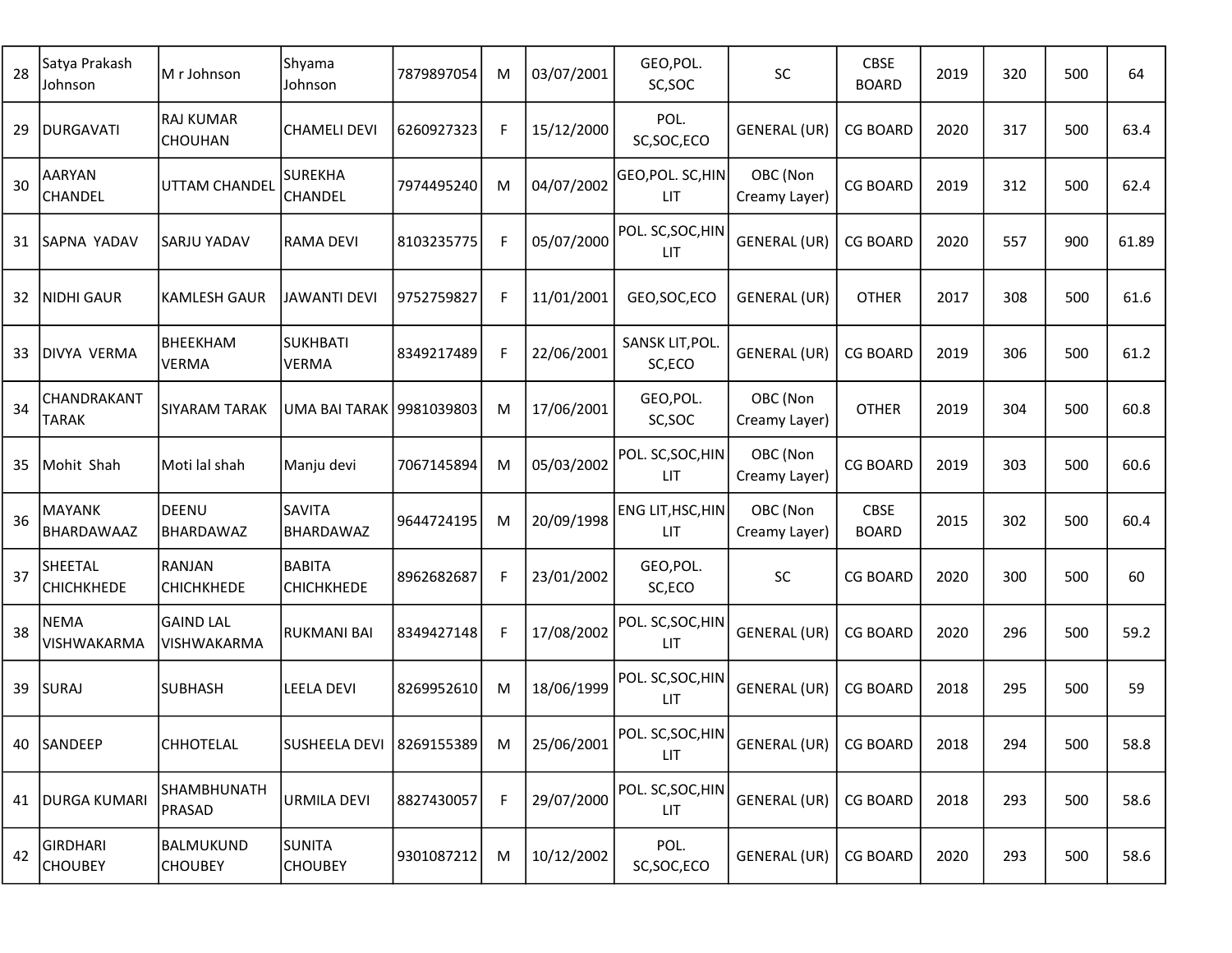| 43 | ROHINI NISHAD                                                                         | BANSHILAL<br><b>NISHAD</b>            | MEETA NISHAD              | 8224055863 | F  | 07/11/1999 | POL.<br>SC, SOC, ECO            | OBC (Non<br>Creamy Layer) | <b>CBSE</b><br><b>BOARD</b>      | 2017 | 293 | 500 | 58.6 |
|----|---------------------------------------------------------------------------------------|---------------------------------------|---------------------------|------------|----|------------|---------------------------------|---------------------------|----------------------------------|------|-----|-----|------|
| 44 | MEENAKSHI<br><b>SINGH</b>                                                             | <b>ARVIND SINGH</b>                   | <b>GUDDI SINGH</b>        | 7974658980 | F. | 26/12/2002 | GEO, POL.<br>SC, SOC            | GENERAL (UR)              | <b>CG BOARD</b>                  | 2020 | 291 | 500 | 58.2 |
| 45 | <b>VIJAY KUMAR</b>                                                                    | RAMKISHAN<br><b>GUPTA</b>             | <b>ISRAVTEE DEVI</b>      | 7000178381 | M  | 06/01/1998 | POL. SC, SOC, HIN<br><b>LIT</b> | GENERAL (UR)              | <b>CG BOARD</b>                  | 2016 | 291 | 500 | 58.2 |
| 46 | CHANDAN<br><b>KUMAR</b>                                                               | <b>HARENDRA</b><br><b>KUMAR SINGH</b> | LALITA DEVI               | 7587253016 | M  | 01/04/2001 | POL. SC, SOC, HIN<br>LIT.       | GENERAL (UR)              | <b>CG BOARD</b>                  | 2019 | 290 | 500 | 58   |
| 47 | S. vinay                                                                              | S ANAND RAO                           | S LAXMI                   | 9399475715 | M  | 17/08/2000 | POL.<br>SC, SOC, ECO            | GENERAL (UR)              | <b>CG BOARD</b>                  | 2020 | 290 | 500 | 58   |
| 48 | <b>S BHANUSHRI</b>                                                                    | S THIRUPATHI<br><b>RAO</b>            | <b>S SHANTHI</b>          | 7898311482 | F  | 05/09/2002 | ENG<br>LIT, SOC, ECO            | <b>GENERAL (UR)</b>       | <b>CBSE</b><br><b>BOARD</b>      | 2020 | 290 | 500 | 58   |
| 49 | Sushmita Soni                                                                         | Yashwant soni                         | Manju soni                | 8319775247 | F. | 13/11/2002 | GEO, POL.<br>SC,ECO             | GENERAL (UR)              | <b>CG BOARD</b>                  | 2020 | 290 | 500 | 58   |
| 50 | LAXMI NISHAD                                                                          | RAJARAM NISHAD LATA NISHAD            |                           | 7898104095 | F  | 11/10/2003 | POL. SC, SOC, HIN<br><b>LIT</b> | <b>GENERAL (UR)</b>       | <b>CBSE</b><br><b>BOARD</b>      | 2020 | 290 | 500 | 58   |
| 51 | <b>KHUSHBU</b><br>YADAV                                                               | MANOJ YADAV                           | <b>ISHRAWTI</b><br>YADAV  | 7898515990 | F  | 25/12/2001 | POL. SC, SOC, HIN<br><b>LIT</b> | GENERAL (UR)              | <b>CG BOARD</b>                  | 2020 | 289 | 500 | 57.8 |
| 52 | <b>MAHIMA</b><br>SHARMA                                                               | CHETANAND<br>SHARMA                   | <b>URAWSI</b><br>SHARMA   | 9827356324 | F  | 24/07/2002 | ENG LIT, SOC, HIN<br><b>LIT</b> | GENERAL (UR)              | <b>CG BOARD</b>                  | 2020 | 289 | 500 | 57.8 |
| 53 | <b>SHAKILA</b>                                                                        | <b>AHMED HUSSAIN</b>                  | AYESHA<br><b>KHATOON</b>  | 8269381772 | F. | 28/03/2000 | GEO, POL.<br>SC, SOC            | GENERAL (UR)              | <b>CG BOARD</b>                  | 2020 | 287 | 500 | 57.4 |
| 54 | Mohammad<br>Gausool                                                                   | Mohammad<br>Gulab                     | Afsana Khatoon            | 7987005597 | M  | 11/07/2000 | GEO, POL.<br>SC,ECO             | GENERAL (UR)              | National<br>Institute of<br>Onen | 2020 | 286 | 500 | 57.2 |
|    | $55\left  \begin{array}{c} \text{TANISHA} \\ \text{2} \end{array} \right $<br>PARVEEN | <b>MD YAKUB KHAN</b>                  | <b>SHAHINA</b><br>PARVEEN | 9294509401 |    | 09/04/2003 | POL.<br>SC, SOC, ECO            | GENERAL (UR)              | <b>CG BOARD</b>                  | 2020 | 286 | 500 | 57.2 |
| 56 | JYOTI SAHU                                                                            | <b>UMENDRA</b><br><b>KUMAR SAHU</b>   | <b>SEETA SAHU</b>         | 8349884858 | F. | 24/07/2002 | HSC, GEO, SOC                   | GENERAL (UR)              | <b>CG BOARD</b>                  | 2020 | 285 | 500 | 57   |
| 57 | <b>RAJIV KUMAR</b><br>SINGH                                                           | <b>BABU NAND</b><br><b>SINGH</b>      | <b>SUGANTI DEVI</b>       | 7566401135 | M  | 08/10/2002 | GEO, POL.<br>SC,ECO             | GENERAL (UR)              | <b>CG BOARD</b>                  | 2020 | 285 | 500 | 57   |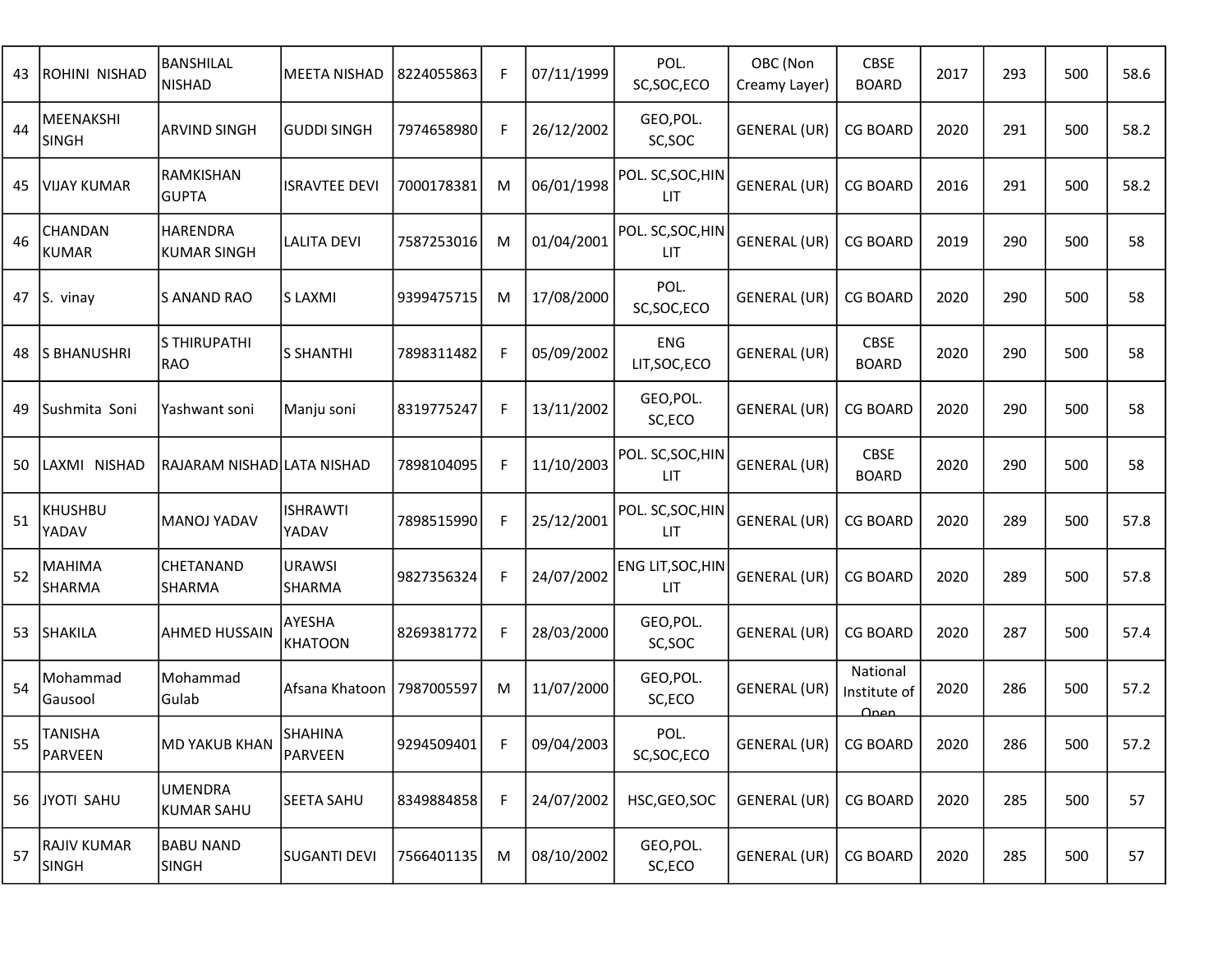|    | <b>RITESH KUMAR</b><br><b>SINGH</b>               | <b>IDHEERAJ SINGH</b> | <b>VIJAY LAXMI</b><br><b>ISINGH</b> | 7770891271 | M | 05/03/2002 | POL. SC, SOC, HIN<br>LIT                      | GENERAL (UR)              | <b>CG BOARD</b> | 2020 | 285 | <b>500</b> | 57    |
|----|---------------------------------------------------|-----------------------|-------------------------------------|------------|---|------------|-----------------------------------------------|---------------------------|-----------------|------|-----|------------|-------|
| 59 | ISHIVA MEREE                                      | <b>ISELO KUMAR</b>    | IAIPSY                              | 9399451525 |   |            | 24/06/1999   SOC, ECO, HIN LIT   GENERAL (UR) |                           | CG BOARD        | 2018 | 541 | 950        | 56.95 |
| 60 | <b>IHIMANSHU</b><br><b>IPRADHAN YADAVIPRADHAN</b> | <b>INARENDRA</b>      | <b>IPRIYA PRADHAN 7828597402</b>    |            | м | 03/05/2000 | <b>GEO, POL. SC, HIN</b><br>LIT               | OBC (Non<br>Creamy Layer) | <b>CG BOARD</b> | 2019 | 280 | 50C        | 56    |

| INDIRA GANDHI GOVT. ARTS AND COMMERCE PG COLLEGE, VAISHALI NAGAR, BHILAI |  |
|--------------------------------------------------------------------------|--|
|                                                                          |  |

|           |                             |                    | ------             |               |            |            |                         |                           | -----                |          |         |                           |                   |
|-----------|-----------------------------|--------------------|--------------------|---------------|------------|------------|-------------------------|---------------------------|----------------------|----------|---------|---------------------------|-------------------|
|           |                             |                    |                    |               |            |            |                         |                           |                      | $(10+2)$ | th      |                           | $(10+2)$ $(10+2)$ |
|           |                             |                    |                    |               |            |            |                         |                           |                      | th       | std.Obt | th                        | th                |
| <b>SL</b> |                             |                    |                    |               |            | Date of    | <b>Subject</b>          |                           | $(10+2)$ th  std.Yea |          | ain     | std.Tot  std.Ma           |                   |
| <b>NO</b> | <b>Name</b>                 | <b>Father name</b> | <b>Mother name</b> | <b>Mobile</b> | <b>SEX</b> | birth      | <b>Combination</b>      | Category                  | std.                 |          | Mark    | $ $ al Mark $ $ rks % $ $ |                   |
|           | <b>INILESHWARI</b><br>ISAHU | IJAISINGH SAHU     | <b>SATRUPA BAL</b> | 6260447947    |            | 01/07/2001 | POL. SC,SOC,HIN <br>LIT | OBC (Non<br>Creamy Layer) | <b>CG BOARD</b>      | 2019     | 278     | 500                       | 55.6              |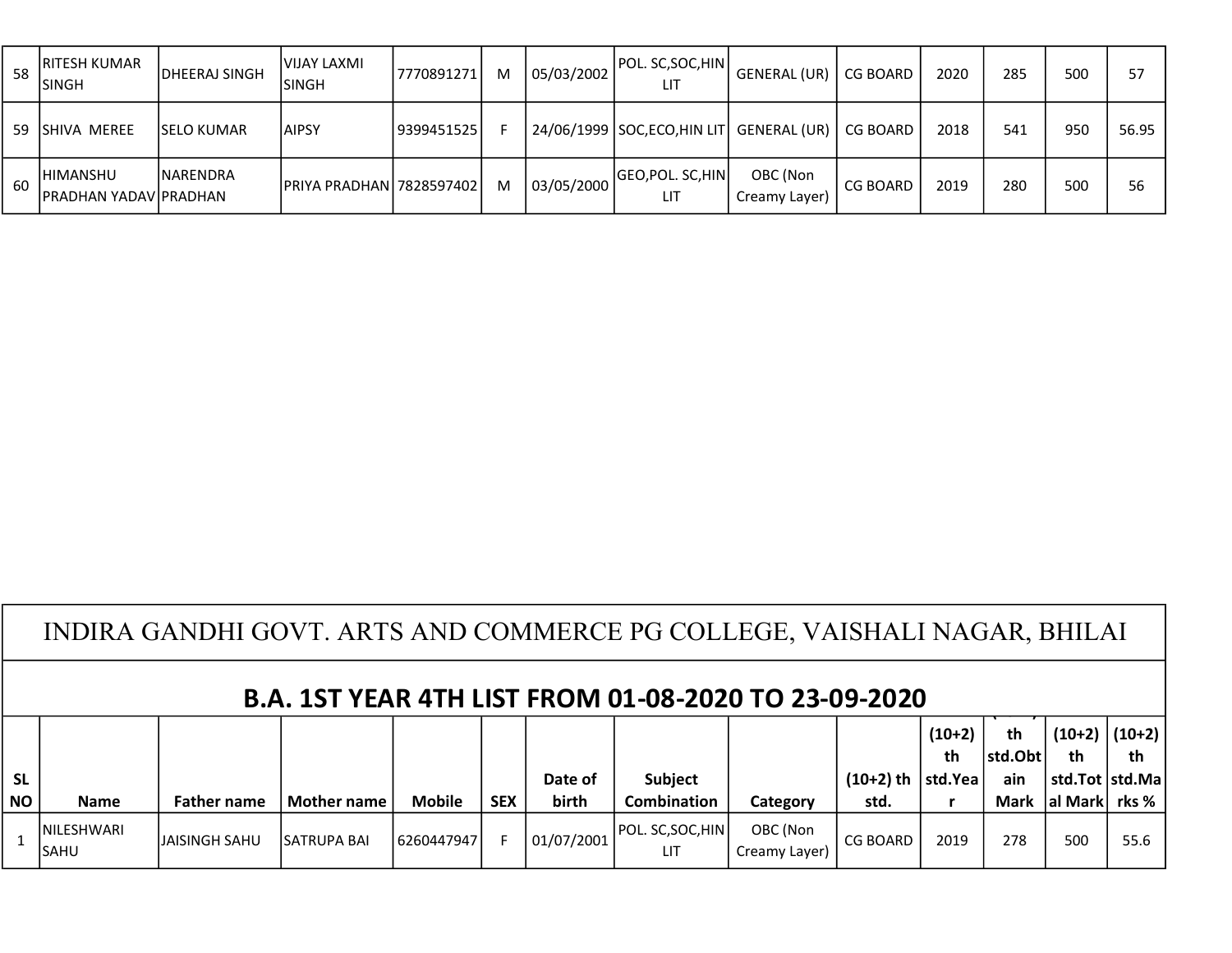| 2  | <b>BHUNESHWARI</b>               | KAPOORCHAND                     | <b>NIRMALA</b>            | 6265914588 | F | 04/08/1998 | POL. SC, SOC, HIN<br><b>LIT</b> | OBC (Non<br>Creamy Layer) | <b>OTHER</b>    | 2020 | 278 | 500 | 55.6 |
|----|----------------------------------|---------------------------------|---------------------------|------------|---|------------|---------------------------------|---------------------------|-----------------|------|-----|-----|------|
| 3  | PAYAL YADAV                      | <b>MANOJ YADAV</b>              | <b>SEEMA YADAV</b>        | 7725819007 | F | 19/03/2003 | SANSK LIT, POL.<br>SC,SOC       | OBC (Non<br>Creamy Layer) | <b>CG BOARD</b> | 2020 | 275 | 500 | 55   |
| 4  | <b>DUSHYANT</b><br><b>KUMAR</b>  | <b>JASWANT</b>                  | <b>FULMAT</b>             | 9644021858 | M | 01/07/2002 | POL. SC, ECO, HIN<br><b>LIT</b> | OBC (Non<br>Creamy Layer) | <b>CG BOARD</b> | 2020 | 273 | 500 | 54.6 |
| 5  | TRINESHWAR<br>DEWANGAN           | <b>DULENDRA</b><br>DEWAGAN      | <b>HEMLATA</b><br>DEWAGAN | 8435355116 | M | 25/03/2001 | GEO, POL. SC, HIN<br>LIT        | OBC (Non<br>Creamy Layer) | <b>CG BOARD</b> | 2020 | 272 | 500 | 54.4 |
| 6  | <b>BHUPENDRA</b><br>SAHU         | <b>VISHNU SAHU</b>              | LATA SAHU                 | 6267515802 | M | 14/10/2002 | POL. SC, SOC, HIN<br><b>LIT</b> | OBC (Non<br>Creamy Layer) | <b>CG BOARD</b> | 2020 | 263 | 500 | 52.6 |
| 7  | minakshi janghel krishna janghel |                                 | usha janghel              | 8817292225 | F | 28/02/2003 | POL. SC, SOC, HIN<br><b>LIT</b> | OBC (Non<br>Creamy Layer) | <b>CG BOARD</b> | 2020 | 262 | 500 | 52.4 |
| 8  | VEDPRAKASH                       | <b>NILKANTH</b>                 | LALITA BAI                | 9770859086 | M | 23/02/2002 | POL. SC, SOC, HIN<br><b>LIT</b> | OBC (Non<br>Creamy Layer) | <b>CG BOARD</b> | 2020 | 259 | 500 | 51.8 |
| 9  | TIKESHWAR<br>SAHU                | NANDKISHORE<br>SAHU             | <b>KAVITA SAHU</b>        | 8236832727 | M | 11/11/2001 | GEO, POL. SC, HIN<br><b>LIT</b> | OBC (Non<br>Creamy Layer) | <b>CG BOARD</b> | 2020 | 258 | 500 | 51.6 |
| 10 | Naveen<br>Banchhor               | Dilip Banchhor                  | Hema                      | 7987896539 | M | 29/07/2001 | GEO,SOC,HIN LIT                 | OBC (Non<br>Creamy Layer) | <b>CG BOARD</b> | 2019 | 257 | 500 | 51.4 |
| 11 | kalyani sahu                     | pawan kumar<br><b>Isahu</b>     | homeshwari<br>sahu        | 8717810511 | F | 09/07/2003 | POL. SC, SOC, HIN<br><b>LIT</b> | OBC (Non<br>Creamy Layer) | <b>CG BOARD</b> | 2020 | 256 | 500 | 51.2 |
| 12 | <b>GAYATRI</b><br>DEWANGAN       | <b>ASHWANI</b><br>DEWANGAN      | <b>RUKMANI BAI</b>        | 7000206612 | F | 10/12/2002 | POL.<br>SC, SOC, ECO            | OBC (Non<br>Creamy Layer) | <b>CG BOARD</b> | 2020 | 256 | 500 | 51.2 |
| 13 | Tarkesh kumar                    | Kunwar Singh                    | Chandrika                 | 9302825851 | M | 15/08/2001 | HSC, GEO, ECO                   | OBC (Non<br>Creamy Layer) | <b>CG BOARD</b> | 2020 | 254 | 500 | 50.8 |
| 14 | <b>DURGESH</b><br>KUMAR YADU     | <b>KULESHWAR</b><br>PRASAD YADU | <b>HULSI BAI</b>          | 6268150893 | M |            | 13/10/2002 GEO, SOC, HIN LIT    | OBC (Non<br>Creamy Layer) | CG BOARD        | 2020 | 253 | 500 | 50.6 |
|    | 15 Neha                          | Mahesh<br>Chandrakar            | Kailash Bai<br>Chandrakar | 7389889667 | F | 03/11/2000 | POL. SC, SOC, HIN<br>LIT.       | OBC (Non<br>Creamy Layer) | <b>CG BOARD</b> | 2020 | 251 | 500 | 50.2 |
|    | 16 KHILESHWARI                   | SEVAK RAM SAHU UTTRA SAHU       |                           | 7067200494 | F | 28/09/2001 | SOC, ECO, HIN LIT               | OBC (Non<br>Creamy Layer) | <b>CG BOARD</b> | 2020 | 251 | 500 | 50.2 |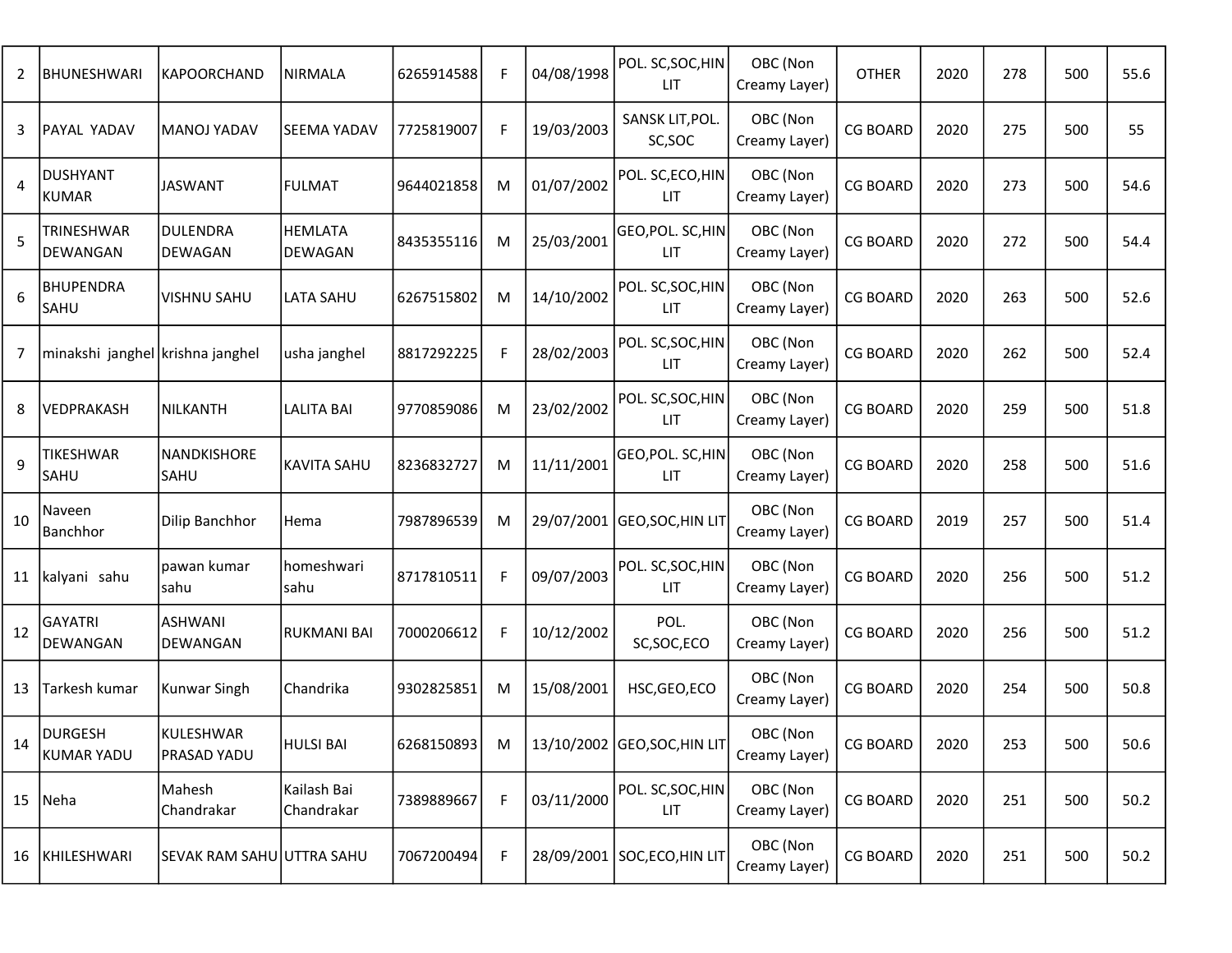| 17 | KOMESHWARI                       | <b>CHUNNU LAL</b><br><b>IPATEL</b>   | <b>DROPATI</b>                   | 8269162440 | F. | 23/07/2001 | SOC, ECO, HIN LIT               | OBC (Non<br>Creamy Layer) | <b>CG BOARD</b> | 2020 | 250 | 500 | 50   |
|----|----------------------------------|--------------------------------------|----------------------------------|------------|----|------------|---------------------------------|---------------------------|-----------------|------|-----|-----|------|
| 18 | payal nirmalkar                  | <b>dashrath</b><br><b>Inirmalkar</b> | luma nirmalkar                   | 7049949523 | F. | 13/08/2002 | GEO, POL.<br>SC,ECO             | OBC (Non<br>Creamy Layer) | <b>CG BOARD</b> | 2020 | 250 | 500 | 50   |
| 19 | PRACHI<br><b>BAWANKAR</b>        | <b>NARAYAN</b><br><b>BAWANKAR</b>    | <b>ANJANA</b><br><b>BAWANKAR</b> | 6232967652 | F  |            | 31/08/2002   HSC, ECO, HIN LIT  | OBC (Non<br>Creamy Layer) | <b>CG BOARD</b> | 2020 | 245 | 500 | 49   |
| 20 | <b>VIJAY KUMAR</b><br>SAHU       | BANSHI LAL SAHU KUNTI BAI            |                                  | 9752513674 | м  | 30/09/1999 | GEO, POL. SC, HIN<br><b>LIT</b> | OBC (Non<br>Creamy Layer) | <b>CG BOARD</b> | 2020 | 241 | 500 | 48.2 |
| 21 | Yash Dawangan                    | l Manaharan<br><b>IDawangan</b>      | Kavita<br>Dawangan               | 7771018917 | м  | 02/07/2002 | GEO,POL. SC,HIN <br>11T         | OBC (Non<br>Creamy Layer) | <b>CG BOARD</b> | 2019 | 241 | 500 | 48.2 |
| 22 | HARSH KUMAR<br><b>INIRMALKAR</b> | IHEMLAL<br>INIRMALKAR                | <b>BHUNESHWARI</b><br>lBAI       | 6268310139 | м  | 23/03/2002 | POL. SC, SOC, HIN<br>LIT.       | OBC (Non<br>Creamy Layer) | <b>CG BOARD</b> | 2020 | 240 | 500 | 48   |
| 23 | SATYABHAMA<br>SAHU               | UMAKANT SAHU                         | <b>HEMESHWARI</b><br>lsahu       | 9926072357 | F  | 17/02/2003 | POL. SC, SOC, HIN<br>LIT.       | OBC (Non<br>Creamy Layer) | <b>CG BOARD</b> | 2020 | 240 | 500 | 48   |
| 24 | SURAJ<br>DEWANGAN                | <b>MANOHAR LAL</b><br>IDEWANGAN      | <b>RADHA</b>                     | 6263602421 | м  | 08/03/2001 | POL. SC, SOC, HIN<br>LIT        | OBC (Non<br>Creamy Layer) | <b>CG BOARD</b> | 2020 | 236 | 500 | 47.2 |

INDIRA GANDHI GOVT. ARTS AND COMMERCE PG COLLEGE, VAISHALI NAGAR, BHILAI

## B.A. 1ST YEAR 4TH LIST FROM 01-08-2020 TO 23-09-2020

|           | PH \} 19     E/\ \ T     E 9      \9 V  V1 UU EVEV   V EJ VJ EVEV |                    |                    |               |            |            |                              |           |             |          |             |                  |                   |  |
|-----------|-------------------------------------------------------------------|--------------------|--------------------|---------------|------------|------------|------------------------------|-----------|-------------|----------|-------------|------------------|-------------------|--|
|           |                                                                   |                    |                    |               |            |            |                              |           |             | $(10+2)$ | th          |                  | $(10+2)$ $(10+2)$ |  |
|           |                                                                   |                    |                    |               |            |            |                              |           |             | th       | std.Obt     | th               | th                |  |
| <b>SL</b> |                                                                   |                    |                    |               |            | Date of    | Subject                      |           | $(10+2)$ th | std.Yea  | ain         | std.Tot   std.Ma |                   |  |
| <b>NO</b> | <b>Name</b>                                                       | <b>Father name</b> | <b>Mother name</b> | <b>Mobile</b> | <b>SEX</b> | birth      | Combination                  | Category  | std.        |          | <b>Mark</b> | al Mark rks %    |                   |  |
|           | Akansha                                                           | Narendra kumar     | Dashoda            | 7898752629    |            |            | 08/03/2000 GEO, SOC, HIN LIT | <b>SC</b> | CG BOARD    | 2017     | 276         | 500              | 55.2              |  |
|           | INEM KUMAR                                                        | <b>IITWARI</b>     | <b>IRAJKUMARI</b>  | 6263574111    | M          | 31/07/2007 | GEO,POL. SC,HIN <br>ШT       | SC        | CG BOARD    | 2020     | 244         | 500              | 48.8              |  |